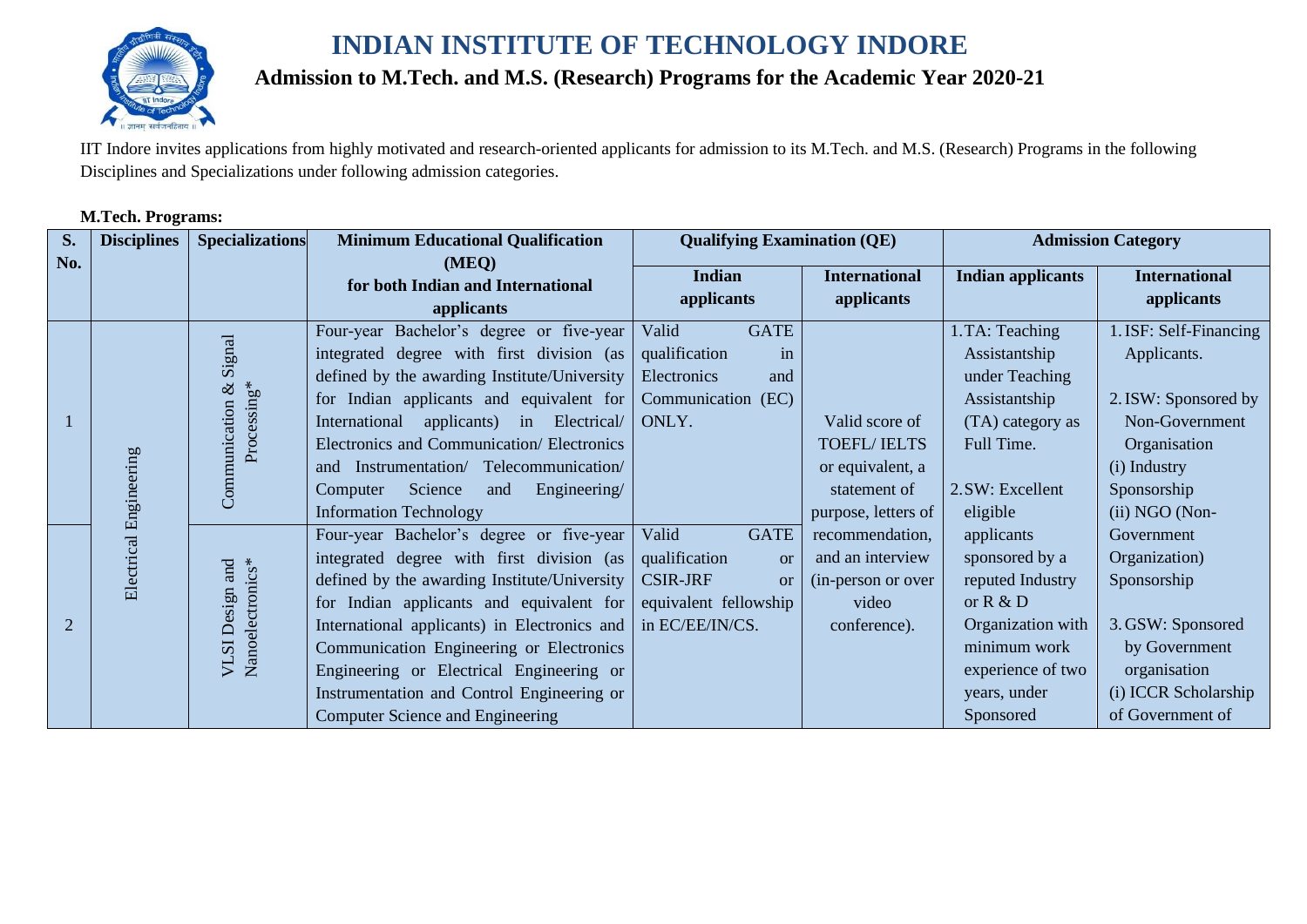| <b>GATE</b>                                                                                                                                                                                                        | category (SW) as<br>India       |
|--------------------------------------------------------------------------------------------------------------------------------------------------------------------------------------------------------------------|---------------------------------|
| qualification either in                                                                                                                                                                                            | full-time.<br>(ii) Foreign      |
|                                                                                                                                                                                                                    | Government                      |
| (ME)                                                                                                                                                                                                               | 3.DF: Applicants<br>Sponsorship |
| and                                                                                                                                                                                                                | from the Defence                |
| (PI)                                                                                                                                                                                                               | Forces under DF                 |
|                                                                                                                                                                                                                    | category.                       |
|                                                                                                                                                                                                                    |                                 |
| <b>GATE</b>                                                                                                                                                                                                        | 4.IS: Regular staff             |
| in                                                                                                                                                                                                                 | members of IIT                  |
|                                                                                                                                                                                                                    | Indore on Part-                 |
|                                                                                                                                                                                                                    | Time.                           |
| Valid score of                                                                                                                                                                                                     |                                 |
| <b>TOEFL/IELTS</b>                                                                                                                                                                                                 |                                 |
|                                                                                                                                                                                                                    |                                 |
|                                                                                                                                                                                                                    |                                 |
| as                                                                                                                                                                                                                 |                                 |
|                                                                                                                                                                                                                    |                                 |
|                                                                                                                                                                                                                    |                                 |
|                                                                                                                                                                                                                    |                                 |
|                                                                                                                                                                                                                    |                                 |
|                                                                                                                                                                                                                    |                                 |
|                                                                                                                                                                                                                    |                                 |
|                                                                                                                                                                                                                    |                                 |
|                                                                                                                                                                                                                    |                                 |
|                                                                                                                                                                                                                    |                                 |
|                                                                                                                                                                                                                    |                                 |
|                                                                                                                                                                                                                    |                                 |
|                                                                                                                                                                                                                    |                                 |
|                                                                                                                                                                                                                    |                                 |
|                                                                                                                                                                                                                    |                                 |
|                                                                                                                                                                                                                    |                                 |
| Valid GATE/ CSIR-<br>or equivalent, a<br>JRF qualification in<br>statement of<br>purpose, letters of<br>recommendation,<br>and an interview<br>(in-person or over<br>video conference)<br><b>GATE</b><br>in<br>and |                                 |

*\*Selection for MTech (Communication & Signal Processing and* **VLSI Design and Nanoelectronics***) program would be based on performance during personal interview of the shortlisted candidates.*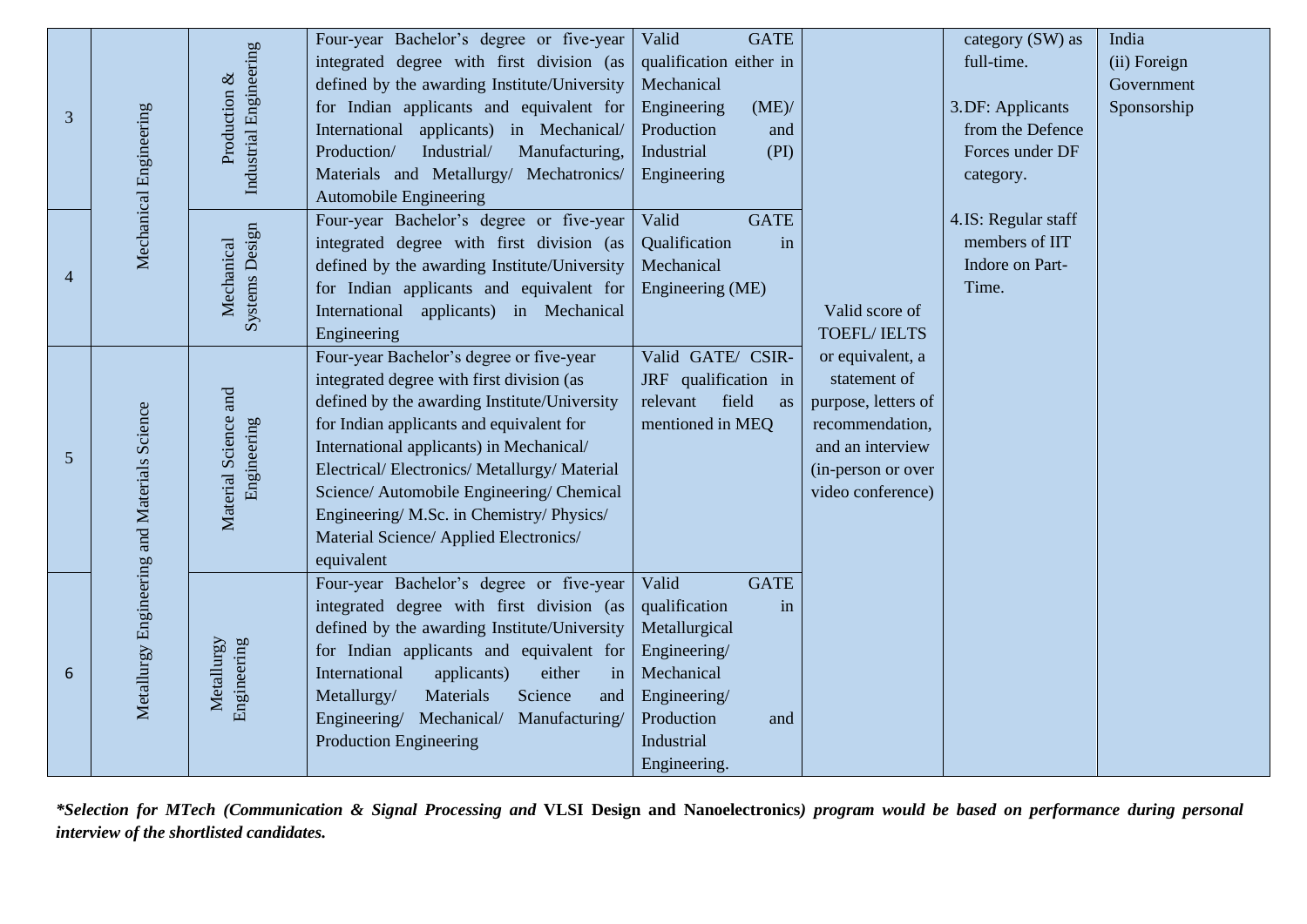#### **M.S. (Research) Programs\*\*:**

| <b>International</b><br>applicants                       |
|----------------------------------------------------------|
|                                                          |
|                                                          |
|                                                          |
| 1. ISW: Sponsored by                                     |
| Non-Government                                           |
| Organisation                                             |
|                                                          |
| Sponsorship                                              |
| (ii) NGO (Non-                                           |
| Government                                               |
| Organization)                                            |
|                                                          |
|                                                          |
| 2. GSW: Sponsored by                                     |
| Government                                               |
| organisation                                             |
| (i) ICCR Scholarship                                     |
| of Government of                                         |
|                                                          |
|                                                          |
|                                                          |
|                                                          |
|                                                          |
|                                                          |
|                                                          |
|                                                          |
|                                                          |
|                                                          |
|                                                          |
|                                                          |
|                                                          |
|                                                          |
| Sponsorship<br>(ii) Foreign<br>Government<br>Sponsorship |

*\*\* Selection for M.S. (Research) programs would be based on the personal interview of the shortlisted applicants.*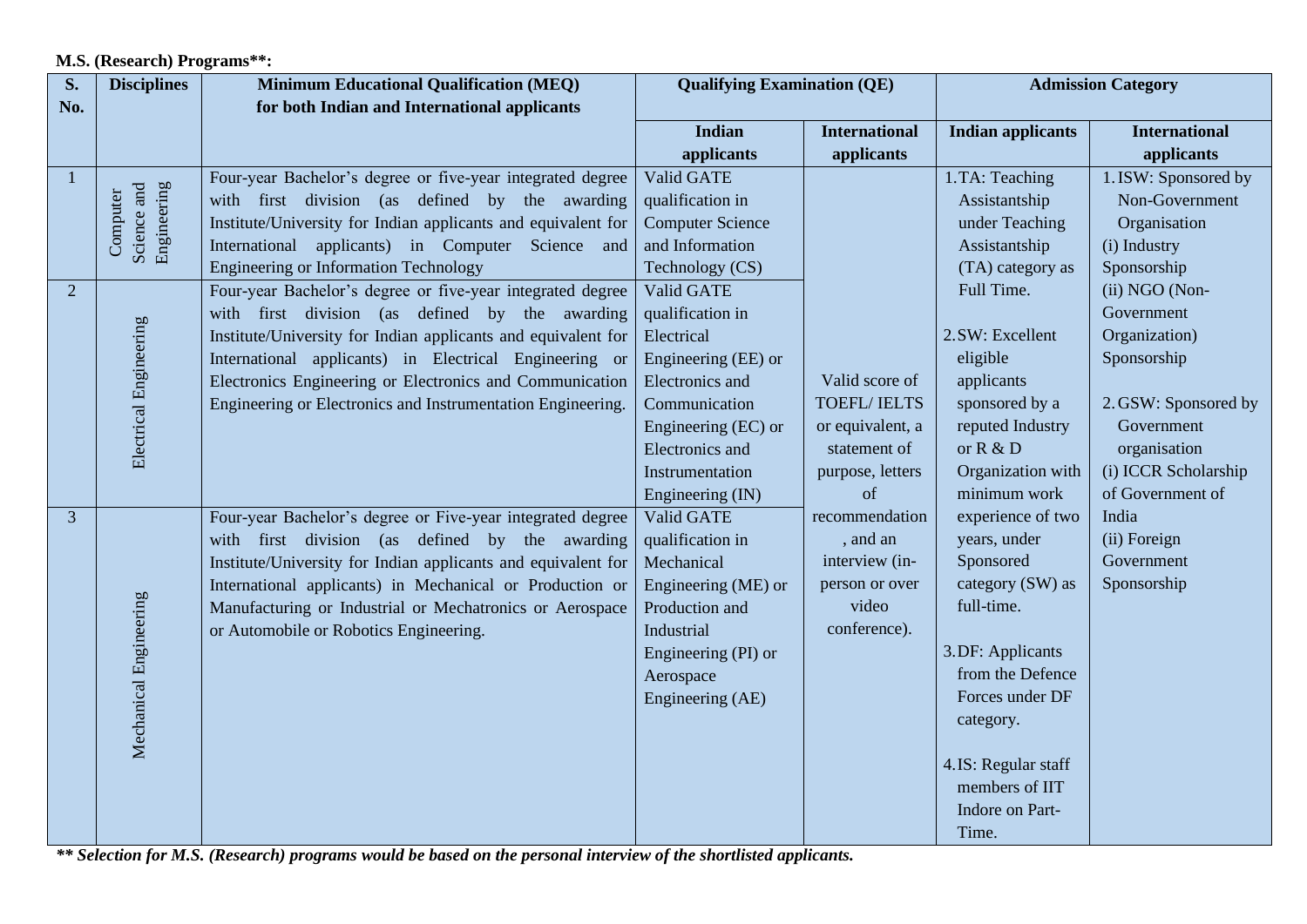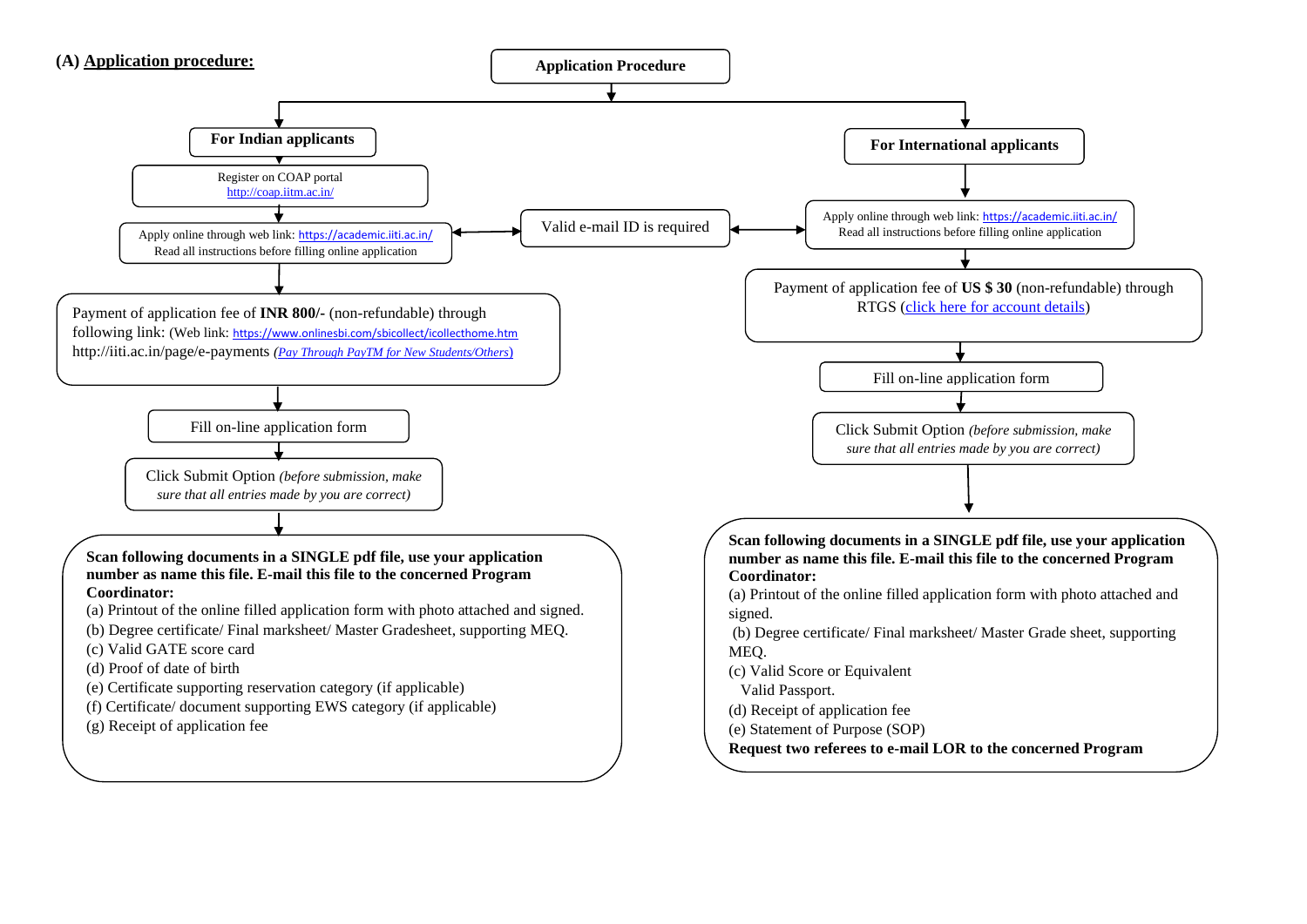#### **(B) Instructions for Indian applicants:**

 All GATE qualified applicants, who have submitted admission application should also register at Common Offer Acceptance Portal (COAP) for making decision against admission offers (if any) on COAP website [\(http://coap.iitm.ac.in/\)](http://coap.iitm.ac.in/) as and when activated by the organizing IIT. All applicants are advised to keep visiting the academic webpage of IIT Indore and COAP website for latest updates.

- 1. After successful completion of registration at COAP, an applicant will be able to access information on his/her offers made (if any) from the participating Institutes during the time windows to be announced on the COAP portal.
- 2. The applicants will be short-listed according to their GATE score. IIT graduates having CPI equal to or more than 8.0 are exempted from GATE qualification. The shortlisting of such applicants will be done on the basis of their CPI. The round wise list of shortlisted applicants will be available on the IIT Indore website [\(https://academic.iiti.ac.i/](https://academic.iiti.ac.i/)/).
- 3. No separate call letter will be sent to the short-listed applicants for selection process.
- 4. Among the short-listed applicants, those who are selected through COAP will be offered admission in the respective PG program and in the respective category (as mentioned at the time of application) strictly in the order of merit.
- 5. After verification of all the relevant documents, submission of GATE score card and payment of amount of the admission fee (will be announced separately), the admission will be given on the day of course registration to those applicants who accept the offer of admission.
- 6. **IIT Indore will not conduct any spot-round admission after completion of all the round of Seat Allotment through COAP.**
- 7. In case an applicant wishes to apply in more than one program then separate application must be filled for each program and separate fee has to be paid for each application.

#### **(C) Instructions for International applicants:**

- 1. **Definition of International applicant:** Anyone who is not a citizen of India will be considered as an international applicant for the purpose of admission.
- 2. Applicants must apply ONLINE through our website [\(http://academic.iiti.ac.in\)](http://academic.iiti.ac.in/). This will generate a unique application number for each applicant.
- 3. In case an applicant wishes to apply in more than one program then separate application must be filled for each program and separate fee has to be paid for each application.
- 4. Selection shall be based on performance in the interview, which can be conducted through video conferencing also, for the shortlisted applicants.
- 5. **Fee Structure (for AY 2020-21):** Fee payable by the International applicants shall be as under:

| <b>Regions</b>         | <b>Tuition fee per Semester (in US \$)</b> | <b>Accommodation charges</b>                    |  |
|------------------------|--------------------------------------------|-------------------------------------------------|--|
|                        |                                            | (excluding dining charges) $(in \text{ US } $)$ |  |
| <b>SAARC</b> countries | 850                                        | 500                                             |  |
| Non-SAARC countries    | 1500                                       | 600                                             |  |

6. For detailed information international applicants should visit the academic web page of IIT Indore<https://academic.iiti.ac.in/> and may visit the following websites:

1. [http://international.iiti.ac.in/international\\_students.php](http://international.iiti.ac.in/international_students.php) and

2. <https://intapp.iitb.ac.in/>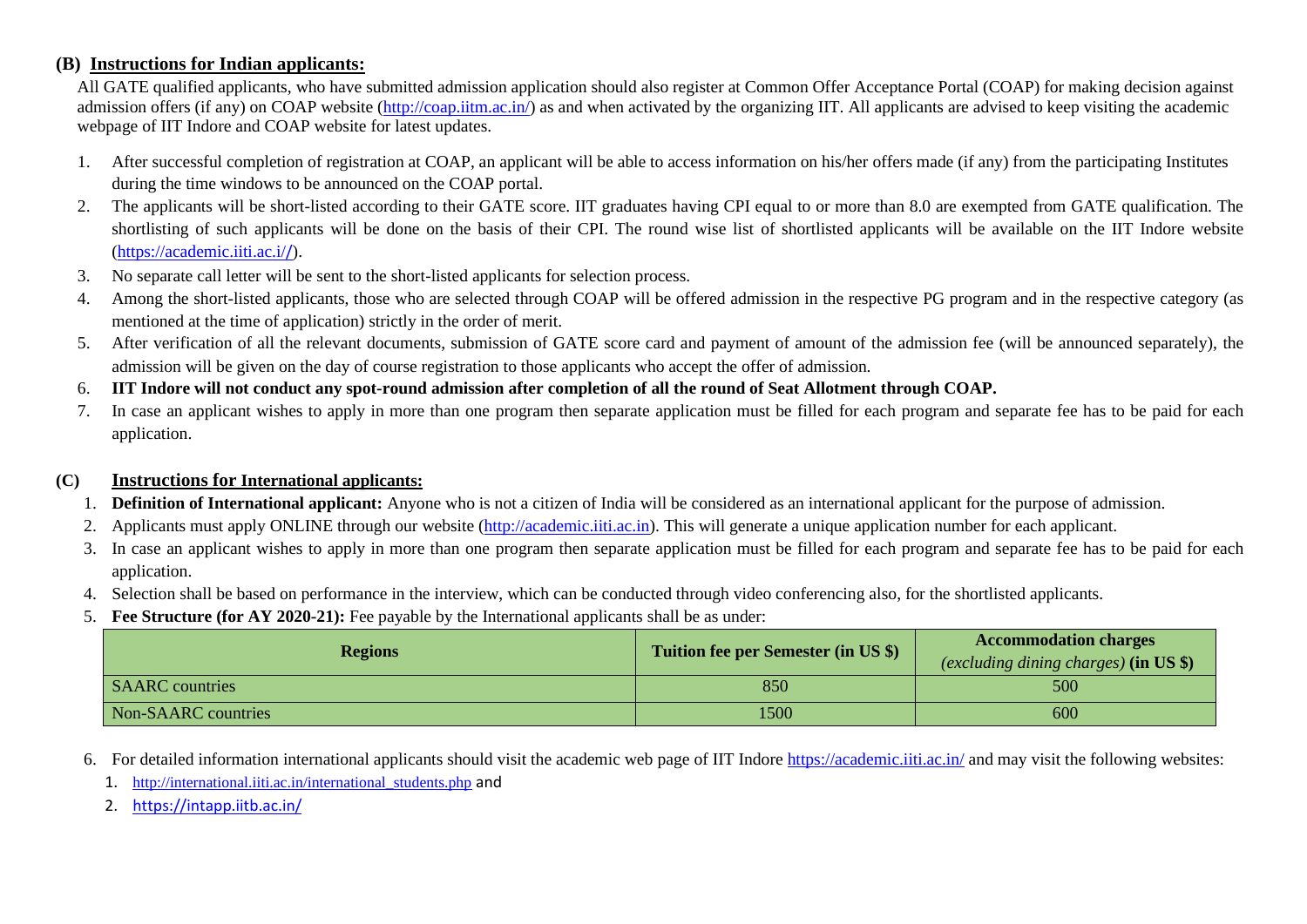# **(D) Address for correspondence:**

 **Application for M.Tech. and M.S. (Research) Program to be e-mail (in single pdf file) to the Office of the concerned Program Coordinator as mentioned below:** 

| <b>Program</b>                      | <b>Program Coordinator</b>                                       | <b>Contact Details</b>  | <b>Postal Address</b>        |
|-------------------------------------|------------------------------------------------------------------|-------------------------|------------------------------|
| M.Tech. in Communication & Signal   | Dr. Swaminathan Ramabadran                                       | pc-csp@iiti.ac.in       | <b>Indian Institute of</b>   |
| Processing                          | <b>Assistant Professor, Discipline of Electrical Engineering</b> | Tele: +91-0731-2438-814 | <b>Technology Indore,</b>    |
| M.Tech. in VLSI Design and          | Dr. Santosh Kumar Vishvakarma                                    | pc-vdn@iiti.ac.in       | Simrol, Khandwa Road,        |
| Nanoelectronics                     | Associate Professor, Discipline of Electrical Engineering        | Tele: +91-0731-2438-595 | Indore.                      |
| M. Tech. in Production & Industrial | Dr. Yuvraj Madhukar                                              | pc-pie@iiti.ac.in       | Pin Code 453 552,            |
| Engineering                         | Assistant Professor, Discipline of Mechanical Engineering        | Tele: +91-0731-2438-823 | <b>Madhya Pradesh, India</b> |
| M.Tech. in Mechanical Systems       | Dr. Indrasen Singh                                               | pc-msd@iiti.ac.in       |                              |
| Design                              | Assistant Professor, Discipline of Mechanical Engineering        | Tele: +91-0731-2438-689 |                              |
| M.Tech. in Material Science and     | Dr. Mrigendra Dubey                                              | pc-mse@iiti.ac.in       |                              |
| Engineering                         | <b>Assistant Professor, Discipline of Metallurgy Engineering</b> | Tele: +91-0731-2438-542 |                              |
|                                     | and Materials Science                                            |                         |                              |
| M.Tech. in Metallurgy Engineering   | Dr. Sumanta Samal                                                | pc-me@iiti.ac.in        |                              |
|                                     | <b>Assistant Professor, Discipline of Metallurgy Engineering</b> | Tele: +91-0731-2438-534 |                              |
|                                     | and Materials Science                                            |                         |                              |
| M.S. (Research) in Computer Science | Head,                                                            | pc-mscse@iiti.ac.in     |                              |
| and Engineering                     | Computer Science and Engineering                                 | Tele: +91-0731-2438-524 |                              |
| M.S. (Research) in Electrical       | Dr. Srivathsan Vasudevan                                         | pc-msee@iiti.ac.in      |                              |
| Engineering                         | Associate Professor, Discipline of Electrical Engineering        | Tele: +91-0731-2438-589 |                              |
| M.S. (Research) in Mechanical       | Dr. Harekrishna Yadav                                            | pc-msme@iiti.ac.in      |                              |
| Engineering                         | Assistant Professor, Discipline of Mechanical Engineering        | Tele: +91-0731-2438-324 |                              |

### **(E) Important dates:**

| <b>Activities</b>                 | For Indian and International applicants |
|-----------------------------------|-----------------------------------------|
| Start of on-line application      | March 16, 2020                          |
| Last date for on-line application | April 30, 2020                          |
| Commencement of the program       | July 20, 2020                           |